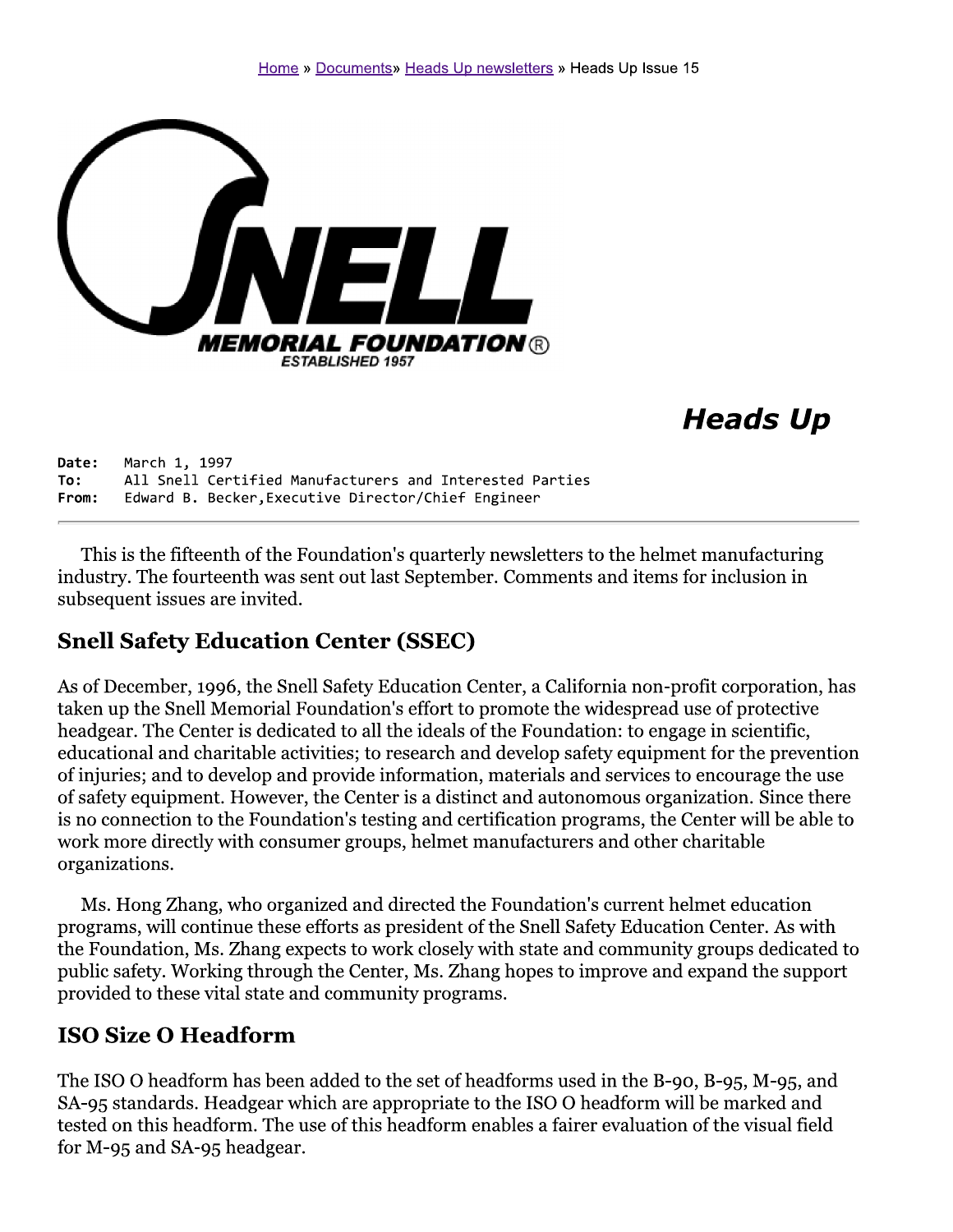# **Draft Standards**

There are three draft standards currently in preparation: an equestrian helmet standard for headgear used in horseback riding, a standard for headgear used with low powered vehicles and a ski helmet standard. Copies are available from the Foundation's North Highlands Office.

Manufacturers are invited to submit samples for evaluation with respect to any of the three drafts. Please contact the North Highlands office for further information.

## **New Snell Web Site Address**

The Snell Foundation Home Pages originated by Dr. Philip Graitcer on the Internet World Wide Web has merged with the Snell World Wide Web site set up by Dr. Frank Lin at the Snell California offices. The Snell Web site address is now **http://www.smf.org**. The site includes information on the Foundation and its certification programs, lists of certified products, links to ftp downloads of Snell Standards and drafts and links to other web sites of interest including Dr. Graitcer's home pages for the WHO Bicycle Helmet Initiative.

Frank welcomes comments and suggestions regarding any aspect of the Web site. We would especially like to establish links with Web sites maintained by manufacturers, distributors and retailers of Snell certified helmets.

# **Where Did You Get That Helmet?**

If you're happy with your Snell Certified helmet or even if you hate it, we want to know all about it: model, size, serial number, date of manufacture, date of purchase, where and when you got it, how much you paid, how's the fit, the comfort, the style... in short, the works.

Our helmet survey is currently under construction. Look for it the next time you access the Snell Web site and tell us all about your hat.

## **Certified Product Lists**

Manufacturers are required to notify the Foundation of all marketing and size designations under which each Snell Certified helmet is sold and distributed. We record these names and sizes in the Foundation's Certified products lists which are used for reference and which are distributed to groups and individuals on request.

Whenever a Snell labelled helmet is distributed under a new name, please advise Steve Johnson in writing of the new name and size designation and identify the original certified product. The ID number in the lower right corner of the Snell Certificate is preferred identification for recently certified helmets. Also, please advise Mr. Johnson whenever a marketing name is dropped or goes out of production.

## **Bulk Educational Materials**

Manufacturers and others who may require large quantities of Snell brochures, hang tags and similar items should contact Ms. Zhang well in advance. Preparation of these materials requires long lead times.

## **Who to Call at Snell**